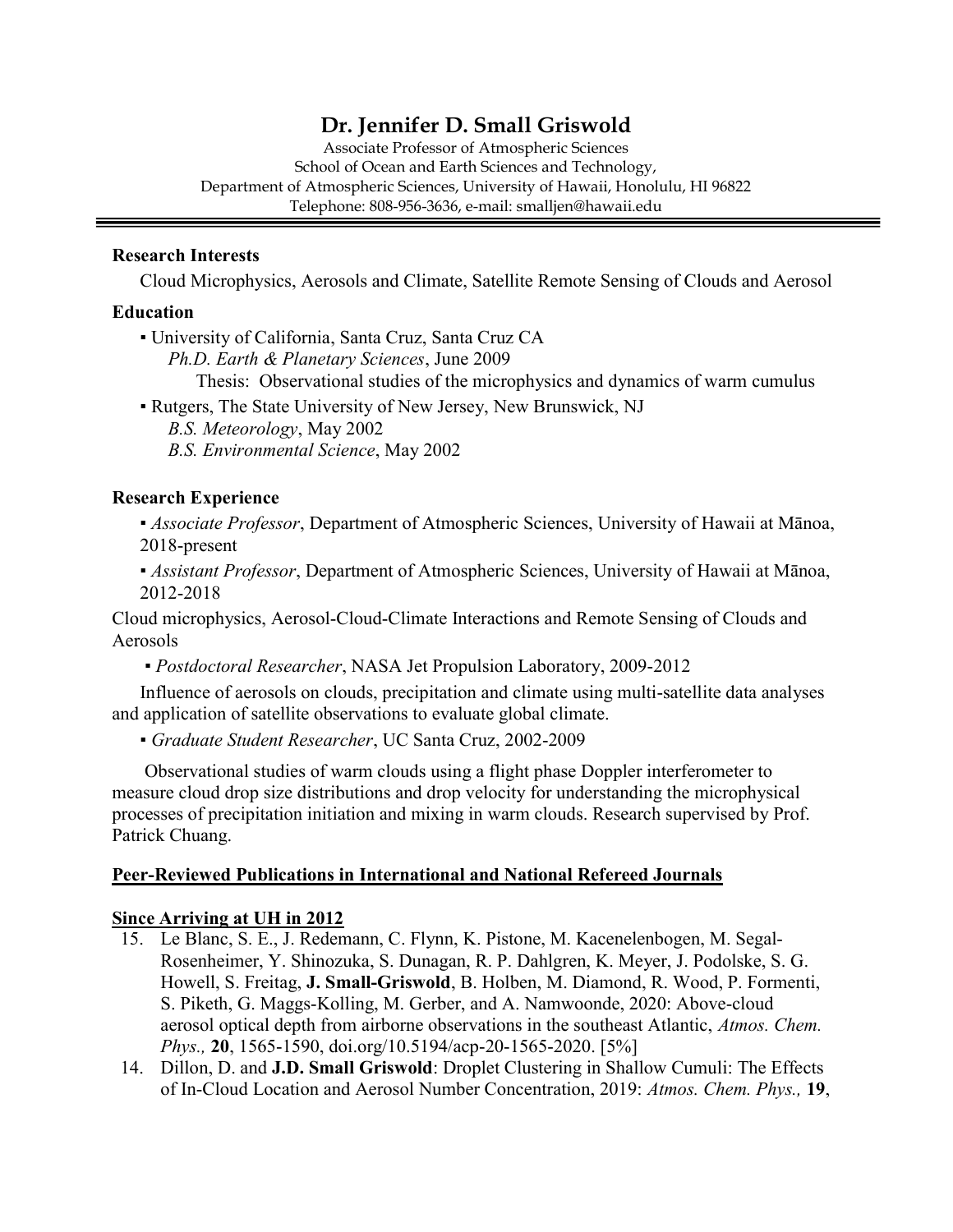7297-7317, doi.org/10.5194/acp-19-7297-2019. [50%]

- 13. Goodman. C. J. and J.D. Small Griswold: Meteorological Impacts on Commercial Aviation Delays and Cancellations in the Continental US. 2019: J. of App. Meteor. Clim., 58, 479-494, DOI: 10.1175/JAMC-D-17-0277.1. [80%]
- 12. Diamond, M., A. Dobracki, S. Freitag, J. Griswold, A. Heikkila, S. Howell, M. Kacarab, J. Podolske, P. Saide, and R. Wood, 2018: Time-dependent entrainment of smoke presents an observational challenge for assessing aerosol–cloud interactions over the southeast Atlantic Ocean, Atmos. Chem. Phys., 18, 14623-14636, doi.org/10.5194/acp-18-14623-2018. [10%]
- 11. Goodman, C. and J.D. Small Griswold, 2018: Climate Impacts on Density Altitude and Aviation Operations, J. of App. Meteor. Clim, 57, 517-523, DOI: 10.1175/JAMC-D-17- 0126.1 [50%]
- 10. Griswold, J.D.S., 2017: Improving Undergraduate Climate Change Literacy Through Writing: A Pilot Study, Journal of College Science Teaching, 47 (1), 31-37. [100%]
- 9. Sockol, A. and **J.D. Small Griswold**, 2017: Inter-comparison of CMIP5 Model and Satellite Observations of Cloud-Aerosol Interactions, Earth and Space Science, 4, doi:10.1002/2017EA000288. [50%]
- 8. Norgren, M.S., J.D. Small, H.H. Jonsson and P.Y. Chuang, 2016: Observational estimates of detrainment and entrainment in non-precipitation shallow cumulus, Atmos. Chem. Phys., 16, 21-33, doi:10.5194/acp-16-21-2016. [40%]
- 7. Small, J.D., P.Y. Chuang, and H. Jonsson, 2013: Microphysical imprint of entrainment in warm cumulus, Tellus B, 65, 19922, http://dx.doi.org/10.3402/tellusb.v65i0.19922. [90%]

## Prior to Current Appointment

- 6. Small, J.D., J. H. Jiang, H. Su, and Chengxing Zhai, 2011: Relationship between aerosol and cloud fraction over Australia, Geophys. Res. Lett., 38, L23802, doi:10.1029/2011GL049404. [80%]
- 5. Small, J.D., P.Y. Chuang, G. Feingold, H. Jiang, 2009: Can aerosol decrease cloud lifetime? Geophys. Res. Lett., 36, L16806, doi:10.1029/2009GL038888. [80%]
- 4. Small, J.D. and P.Y. Chuang, 2008: New observations of precipitation initiation in warm cumulus clouds, J. Atmos. Sci., 65, 2972-2982, doi:10.1175/2008JAS2600.1 [90%]
- 3. Chuang, P.Y., E.W. Saw, J.D. Small, R.A. Shaw, C.M. Sipperley, G.A. Payne, and W.D. Bachalo, 2008. Airborne phase Doppler interferometry for cloud microphysical measurements, Aerosol Sci. Tech., 42, 685-703. [ 15%]
- 2. Rauber, R. M., B. Stevens, J. Davison, S. Göke, O. L. Mayol-Bracero, D. Rogers, P. Zuidema, H. T. Ochs III, C. Knight, J. Jensen, S. Bereznicki, S. Bordoni, H. Caro-Gautier, M. Colón-Robles, M. Deliz, S. Donaher, V. Ghate, E. Grzeszczak, C.Henry, A.M. Hertel, I. Jo, M. Kruk, J. Lowenstein, J. Malley, B. Medeiros, Y. Méndez-Lopez, S. Mishra, F. Morales-García, L. A. Nuijens, D. O'Donnell, D. L. Ortiz-Montalvo, K. Rasmussen, E. Riepe, S. Scalia, E. Serpetzoglou, H. Shen, M. Siedsma, J. Small, E. Snodgrass, P. Trivej, J. Zawislak, 2007: In the Driver's Seat – RICO and Education, Bull. Am. Met. Soc., 88 (12): 1929-1937. [3%]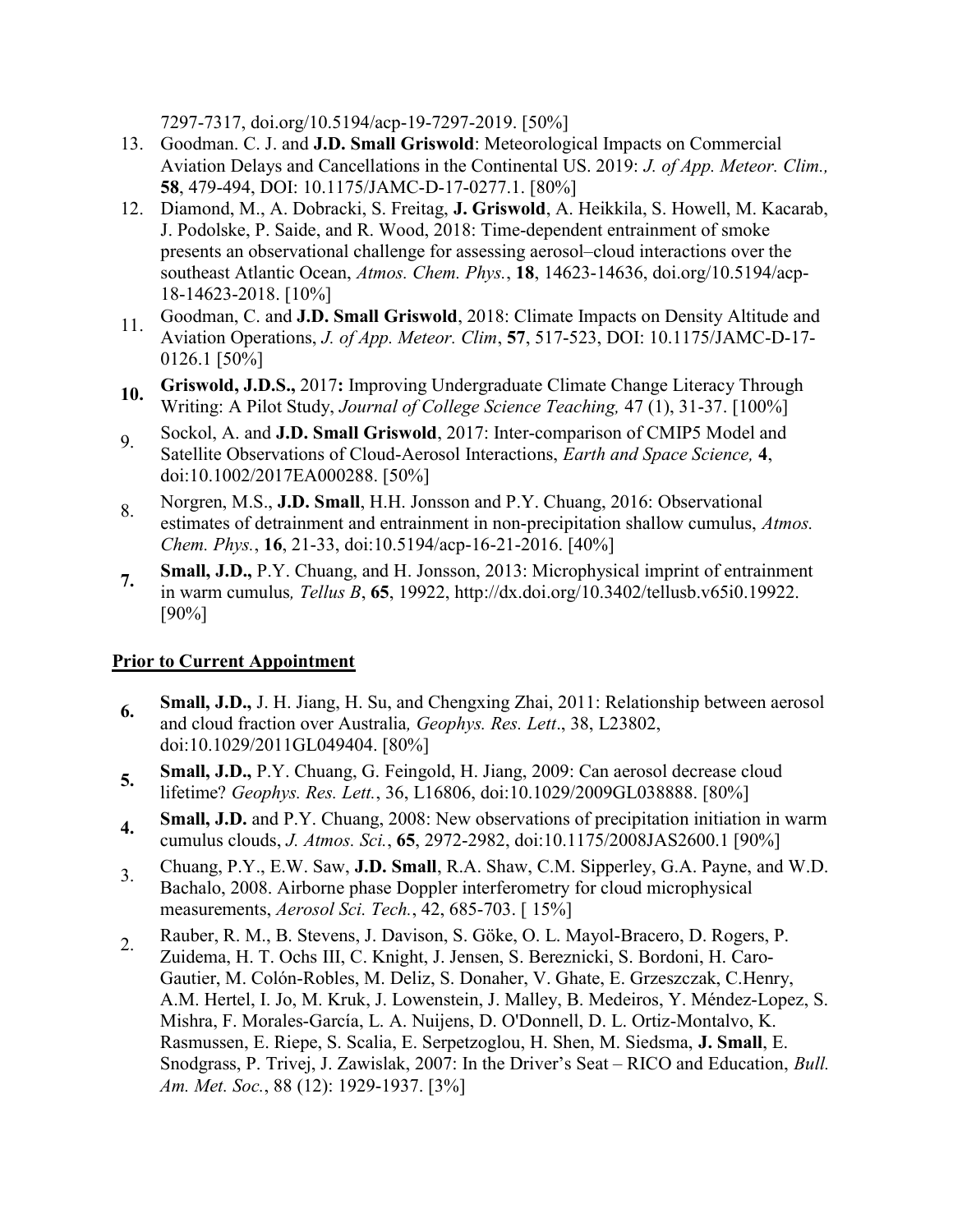1. Harnack, R. and J. Small, 2002: Identification and analysis of dry periods in New Jersey using the New Brunswick precipitation record. Bull. of the New Jersey Acad. of Sci, 47(1):1-6. [90%]

## Articles Submitted to International and National Referred Journals

- 2. Dodson, S. D. and J.D. Small Griswold: Turbulent and Boundary Layer Characteristic during VOCALS-Rex. (Submitted to Atmos. Chem. And Physics January 2020)
- 1. Rossiter, D.L., J.D. Small, H. Jonsson, P.Y. Chuang: Measurements and Implications of Sub-Cloud Evaporation of Drizzle in Marine Stratocumulus. (Submitted to the Quarterly Journal of the Royal Meteorological Society).

## Conference Presentations

- 62. Small Griswold, J. D. and A. Heikkila, 2019: Impact of Biomass Burning Aerosols on Marine Stratocumulus during ORACLES—Evidence of the Semidirect Effect? 99<sup>th</sup> AMS Annual Meeting, Phoenix, AZ, January 6-10, 2019. Oral Presentation Number 2.4.
- 61. Purdue, S., S. Gupta, J. D. S. Griswold, and P. Zuidema, 2019: Analysis of the Semidirect Effect on Stratocumulus Clouds in the SE Atlantic Using In Situ and Remote Sensing Measurements from the ORACLES Campaign, 99<sup>th</sup> AMS Annual Meeting, Phoenix, AZ, January 6-10, 2019. Poser Presentation Number 631.
- 60. A. D. Nugent, C. Karamperidou and J. D. S. Griswold, 2019: 505 A New Open Educational Resource for Intro-Level Atmospheric Science, 99<sup>th</sup> AMS Annual Meeting, Phoenix, AZ, January 6-10, 2019. Poser Presentation Number 505.
- 59. Small Griswold, J. D. and Ashley Heikkila, 2018: Microphysical Characteristics of Biomass Burning Aerosol Impacted Southeast Atlantic Marine Stratocumulus from the FPDR – PDI, Eos Trans. AGU, Fall Meet. Suppl., Oral Presentation, Abs. A13H-2550.
- 58. Small Griswold, J.D., 2018: What do undergraduates really know about the weather, climate and climate change?, Eos Trans. AGU, Fall Meet. Suppl., Oral Presentation, Abs. ED33A-07.
- 57. Yamamoto, K., J. D. Small Griswold, S. Businger, A. Pattantyus, L. Holland, A. Nugent and A. Gettelman, 2018: Aerosol-Cloud Interactions from Hawaii's Kilauea Volcano. Eos Trans. AGU, Fall Meet. Suppl., Poster Presentation, Abs. V43J-0257.
- 56. A. Gettelman and J. D. Small Griswold, 2018: Using Volcanic Eruptions to Characterize and Reduce Uncertainties in Aerosol Radiative Forcing of Climate, Eos Trans. AGU, Fall Meet. Suppl., Oral Presentation, Abs. A44D-04.
- 55. Tseng, H., T. W. Giambelluca, J. D. Small Griswold, S. Freitag, S. G. Howell, A. Nugent, D. W. Beilman, C. Winchester and J. K. DeLay, 2018: Testing alternative ground-based cloud liquid water content measurement methods for estimating cloud water interception in tropical montane cloud forests, *Eos Trans.* AGU, Fall Meet. Suppl., Poster Presentation, Abs. H43B-30.
- 54. Small Griswold, J.D., A. Heikkla, A. Dobracki, and S. Howell, 2018: Characterization of Marine Stratocumulus during ORACLES with the FPDR-PDI, AMS 15<sup>th</sup> Conference on Cloud Physics, Vancouver, BC, Cananda, July 9-13, 2018. Poster Number 58.
- 53. Fridlind, A. M., A. S. Ackerman, D. Painemal, H. Lee, A. M. Dasilva, J.D.S. Griswold, M. R. Poellot, and S. Howell, 2018: Large-Eddy Simulations of Namibian Stratocumulus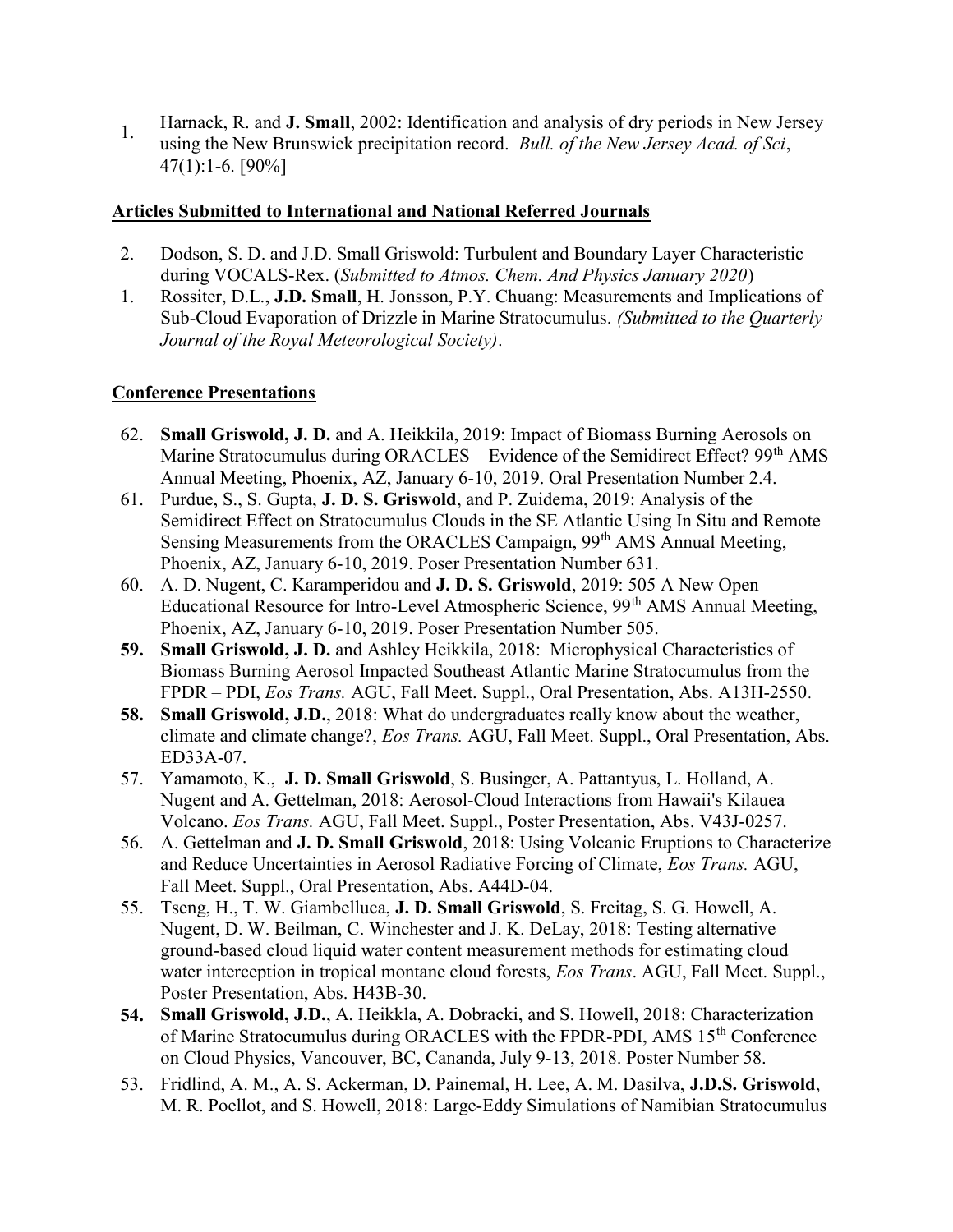Evolution during ORACLES-2016, AMS 15<sup>th</sup> Conference on Cloud Physics, Vancouver, BC, Cananda, July 9-13, 2018. Poster Number 6.

- 52. Meyer, K., S. Platnick, J.D.S. Griswold, and B. Cairns, 2018: Cloud and Aerosol Imager Retrievals during ORACLES 2016: Evaluation of Cloud Microphysics and Above-Cloud Aerosol Optical Property Retrievals, AMS 15<sup>th</sup> Conference on Cloud Physics, Vancouver, BC, Cananda, July 9-13, 2018. Oral Presentation Number 12.3.
- 51. Howell, S., S. Freitag, A. Dobracki, N. Smirnow, C. Winchester, A. J. Sedlacek, J. Podolske, D. C. Noone, G. McFarquhar, M. R. Poellot, D. Delene, and J.D.S. Griswold, 2018: Cloud Droplet Residual Particles in Biomass-Burning Influenced Stratocumulus Clouds, AMS 15<sup>th</sup> Conference on Cloud Physics, Vancouver, BC, Cananda, July 9-13, 2018. Oral Presentation Number 1.3.
- 50. Painemal, D., A. M. Fridlind, H. Lee, R. Palikonda, W. L. Smith Jr., R. A. Ferrare, A. M. Dasilva, and J.D.S. Griswold, 2018: The Evolution of the Southeast Atlantic Boundary Layer Determined from Meteosat-10 Cloud Retrievals, GEOS-5 Model Outputs, and Observations during ORACLES 2016, AMS 15<sup>th</sup> Conference on Cloud Physics, Vancouver, BC, Cananda, July 9-13, 2018. Oral Presentation Number J1.6.
- 49. Small Griswold, J.D., A. Heikkla, A. Dobracki, and S. Howell, 2018: Marine Stratocumulus Properties from the FPDR – PDI as a Function of Altitude and Aerosol during ORACLES Phase 1 and 2, 98<sup>th</sup> AMS Annual Meeting, Austin, TX, January 7-11, 2018. Oral Presentation Number 2.4.
- 48. Heikkla, A., J.D. Small Griswold, S. Howell, A. Dobracki, and M. Kacarab, 2018: Characterization of Marine Stratocumulus Clouds and Aerosol-Cloud Interactions during ORACLES, 98th AMS Annual Meeting, Austin, TX, January 7-11, 2018. Poster Number 255.
- 47. Yamamoto, K., J.D. Small Griswold, A. Pattantyus, and A. Gettelman, 2018: Volcanic Aerosol Effects from Hawaii's Kilauea Volcano, 98th AMS Annual Meeting, Austin, TX, January 7-11, 2018. Oral Presentation Number 11.2.
- 46. Gartzke, J., J.D. Small Griswold, 2018: The Relationship between Drought Severity, Precipitation, and Aerosol in California, 98<sup>th</sup> AMS Annual Meeting, Austin, TX, January 7-11, 2018. Oral Presentation Number 7.6.
- 45. Nugent, A., J.D.S. Griswold, and C. Karamperidou, 2018: Creating and Using OER Materials in an Intro-Level Atmospheric Science Class, 98<sup>th</sup> AMS Annual Meeting, Austin, TX, January 7-11, 2018. Poster Number 126.
- 44. Small Griswold, J.D., A. Gettleman, and A. Pattantyus, 2017: Aerosol-Cloud Interactions in the Kilauea Volcanic Plume, 97<sup>th</sup> AMS Annual Meeting, Seattle, WA, January 22-26, 2017. Oral Presentation Number 9.5.
- 43. Dodson, D. and J.D. Small Griswold, 2017: Turbulence and Droplet Clustering in Shallow Cumulus: The Effects of Aerosols and Cloud Height, 97<sup>th</sup> AMS Annual Meeting, Seattle, WA, January 22-26, 2017. Oral Presentation Number 8.5.
- 42. Small Griswold, J.D., A. Heikkila, and A. Dobracki, 2016: Marine Stratocumulus Properties from the FPDR – PDI as a Function of Aerosol during ORACLES, Eos Trans. AGU, Fall Meet. Suppl. Abs. A41D-0066.
- 41. Small Griswold, J.D., 2016: Inspiring Young Hawaiian and Pacific Island Women to Pursue S.T.E.M. Careers: Expanding Your Horizons – Hawaii, Eos Trans. AGU, Fall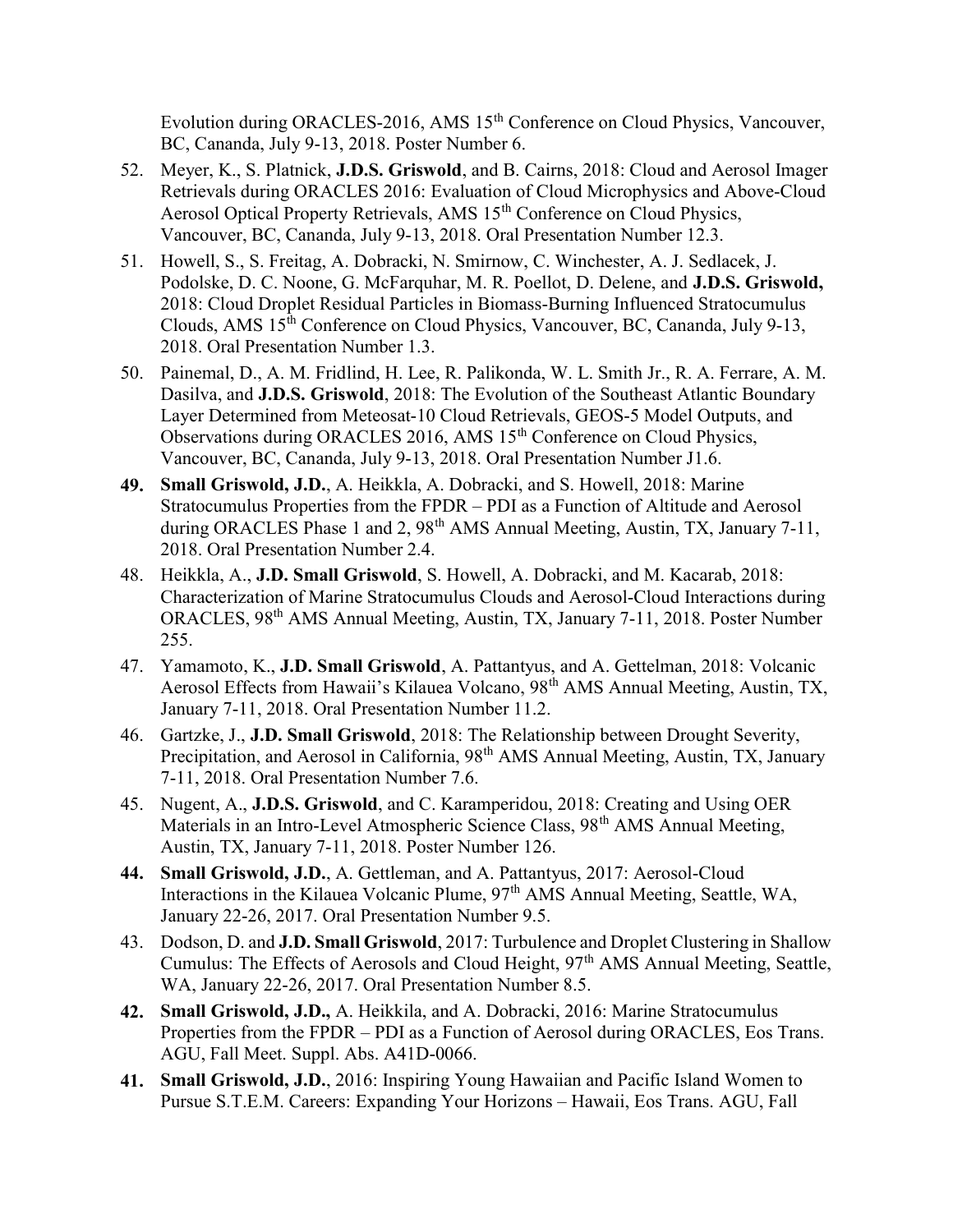Meet. Suppl. Oral Presentation. Abs. ED43F-04.

- 40. Heikkila, A and J.D. Small Griswold, 2016: Intercomparison of CALIOP Cloud and Aerosol Profiles with in situ Marine Stratocumulus Observations during ORACLES, Eos Trans. AGU, Fall Meet. Suppl. Abs. A41D-0065.
- 39. Small Griswold, J.D., P.Y. Chuang, and H. H. Jonsson, 2016: Impact of Aerosol Amount on Drop Environment and Mixing Characteristics of Warm Continental Cumulus During GoMACCS, 17<sup>th</sup> International Conference on Clouds and Precipitation, Manchester, England, July 25-29, 2016. Oral Presentation Number 7.9.
- 38. Heikkila, A., and Small Griswold, J.D., 2016: Vertical Distributions and Seasonal Fluctuations from CALIOP: A Regional Aerosol-Cloud Interaction Analysis, 17<sup>th</sup> International Conference on Clouds and Precipitation, Manchester, England, July 25-29, 2016. Poster Presentation Number 13.11.
- 37. Small Griswold, J.D., P.Y. Chuang, and H. H. Jonsson, 2016: Aerosol-Cloud Interactions in Warm Continental Cumulus During GoMACCS, 96<sup>th</sup> AMS Annual Meeting, New Orleans, LA, January 10-14, 2016. Poster Presentation Number 786.
- 36. Small Griswold, J.D., 2016: Addressing Broader Impacts: Lessons Learned from recent NSF-CAREER Awards, 96<sup>th</sup> AMS Annual Meeting, New Orleans, LA, January 10-14, 2016. Oral Presentation Number 4.3.
- 35. Bauman, M. and J.D. Small Griswold, 2016: A Machine Learning Analysis of the First Aerosol Indirect Effect Using in situ Cloud Measurements, 96<sup>th</sup> AMS Annual Meeting, New Orleans, LA, January 10-14, 2016. Poster Presentation Number 644.
- 34. Goodman, C. and J.D. Small Griswold, 2016: Impacts of Climate Variability on Commercial Aviation Operations, 96th AMS Annual Meeting, New Orleans, LA, January 10-14, 2016. Oral Presentation Number J3.6.
- 33. Heikkila, A. and J.D. Small Griswold, 2016: Regional Aerosol-Cloud Analysis: Vertical Distributions and Seasonal Fluctuations from CALIOP, 96<sup>th</sup> AMS Annual Meeting, New Orleans, LA, January 10-14, 2016. Oral Presentation Number S21.
- 32. Small Griswold, J.D., J.H. Jiang, and H. Su, 2015: On the relationship between aerosols and shallow cloud fraction as a function of region, season and aerosol type, 95<sup>th</sup> AMS Annual Meeting, Phoenix, AZ, January 4-8, 2015. Oral Presentation Number 3.2.
- 31. Small Griswold, J.D., 2015: Expanding Your Horizons Hawaii: Inspiring Young Hawaiian and Pacific Island Women to Pursue S.T.E.M Careers, 95<sup>th</sup> AMS Annual Meeting, Phoenix, AZ, January 4-8, 2015. Oral Presentation Number 4.1.
- 30. Bauman, M. and J.D. Small Griswold, 2015: Toward a global climatology of favorable conditions for pyrocumulonimbus events from  $2002-2014$ ,  $95<sup>th</sup>$  AMS Annual Meeting, Phoenix, AZ, January 4-8, 2015. Oral Presentation Number J.5.5.
- 29. Sockol, A. and J.D. Small Griswold, 2015: Inter-Comparison of CMIP5 Model Representations and Satellite observations of Cloud-Aerosol Interactions, 95<sup>th</sup> AMS Annual Meeting, Phoenix, AZ, January 4-8, 2015. Oral Presentation Number 6.2.
- 28. Small Griswold, J.D., J.H. Jiang, and H. Su, 2014: Regional and Seasonal Variation in the Relationship Between Absorbing Aerosols and Cloud Fraction, AMS 14th Conference on Cloud Physics, Boston, MA, July 6-11, 2014. Oral Presentation Number J5.5.
- 27. Bauman, M. and **J.D. Small Griswold**, 2014: Compiling a Global Climatology of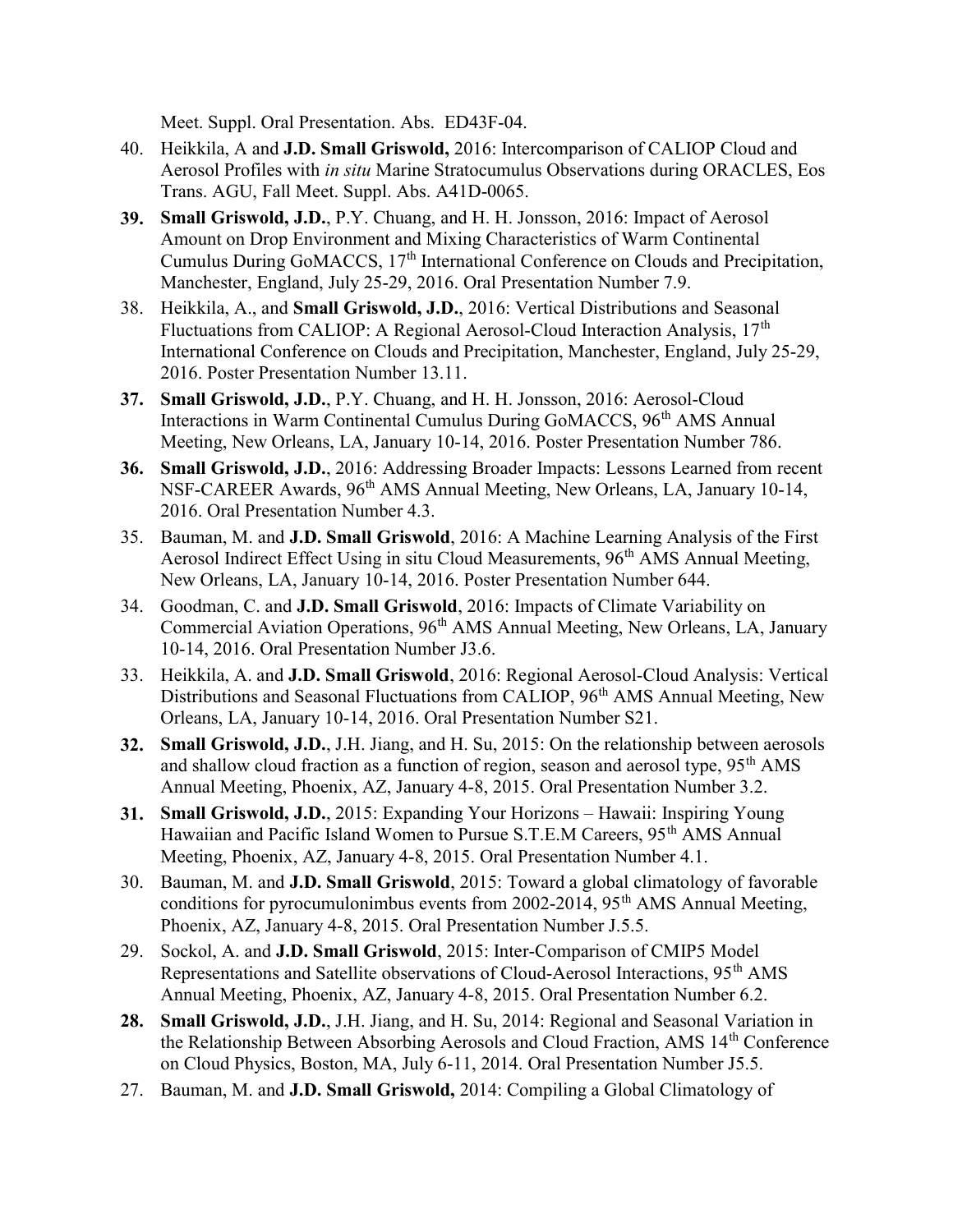Pyrocumulonimbus Events to Assess their Climactic Impacts. AMS 14<sup>th</sup> Conference on Cloud Physics, Boston, MA, July 6-11, 2014. Paper Number 295.

- 26. Sockol, A. and J.D. Small Griswold, 2014: Inter-comparison of CMIP5 Model Representations and Satellite Observations of Cloud-Aerosol Interactions, AMS 14<sup>th</sup> Conference on Cloud Physics, Boston, MA, July 6-11, 2014. Paper Number 203.
- 25. Small, J.D., J.H. Jiang, and R. Bhawar, 2014: Investigating Aerosol-Cloud-Precipitation Relationships in South Atlantic Stratocumulus Clouds Using Modern and Long-Term Historical Satellite Data Sets, AMS Annual Meeting, Atlanta, GA, Feb 2-6, 2-14, Oral Presentation Number 3.4.
- 24. Small, J.D., J.H. Jiang, H. Su, and C. Zhai, 2013: Evaluation of Model Representations of Cloud-Aerosol Interactions in Biomass Burning Regions, Eos Trans., AGU, Fall Meet. Suppl. Abs. A51E-0058.
- 23. Small, J.D., 2013: New Media Learning: Student Podcasting and Blogging in an Intro to Meteorology Course, Eos Trans., AGU, Fall Meet. Suppl., Abs. ED31E-06.
- 22. Small, J.D., 2013: Climate Change Literacy: Teaching the Science of Global Climate Change Through Writing, AGU Chapman Conference on Communicating Climate Science, Granby, CO, Jun 8-13, 2013.

## Books and Open Educational Resource Collaborations

1. Nugent, A, D. DeCou, S. Russell, C. Karamperidou, J.D. Small Griswold, and B. Seifert, 2019: Atmospheric Science: ATMO 200 Companion Text, UH OER, http://pressbooks-dev.oer.hawaii.edu/atmo/

## Conference Presentations Prior to Current Appointment

- 21. Small, J.D., J.H. Jiang, H. Su, and C. Zhai, 2012: Biomass burning aerosol effects on cloud fraction over Australia, AMS Meeting, Oral Presentation, Abstract J1.4.
- 20. Small, J.D., J.H. Jiang, H. Su, and C. Zhai, 2011: Biomass burning aerosol effects on cloud fraction over Australia, Eos Trans. AGU, Fall Meet. Suppl. Abstract A14A-05.
- 19. Small, J.D., J.H. Jiang, H. Su, and C. Zhai, 2011: Effects of Absorbing Aerosol on Cloud Fraction Over Australia, JPL Postdoctoral Research Symposium.
- 18. Small, J.D., J.H. Jiang and H. Su, 2011: Regional differences in aerosol effects on cloud properties and precipitation using historical long-term satellite records. American Meteorological Society Meeting, Oral Presentation, Abstract J13.2.
- 17. Small, J.D., J.H. Jiang and H. Su, 2010: Regional differences in relationships among clouds, biomass burning aerosols, and precipitation. Eos Trans. AGU, Fall Meet. Suppl. Abs. A11H-03.
- 16. Small, J.D. and J.H. Jiang, 2010: Analysis of the impact of biomass burning in Australia on precipitation and cloud properties using historical long-term satellite records. European Geophysical Union Meeting, Abstract EGU2010-5535.
- 15. Small, J.D. and P.Y. Chuang, 2009: An analysis of entrainment mixing processes in warm cumulus. Eos Trans. AGU, Fall Meet. Suppl., Abstract A13J-0427.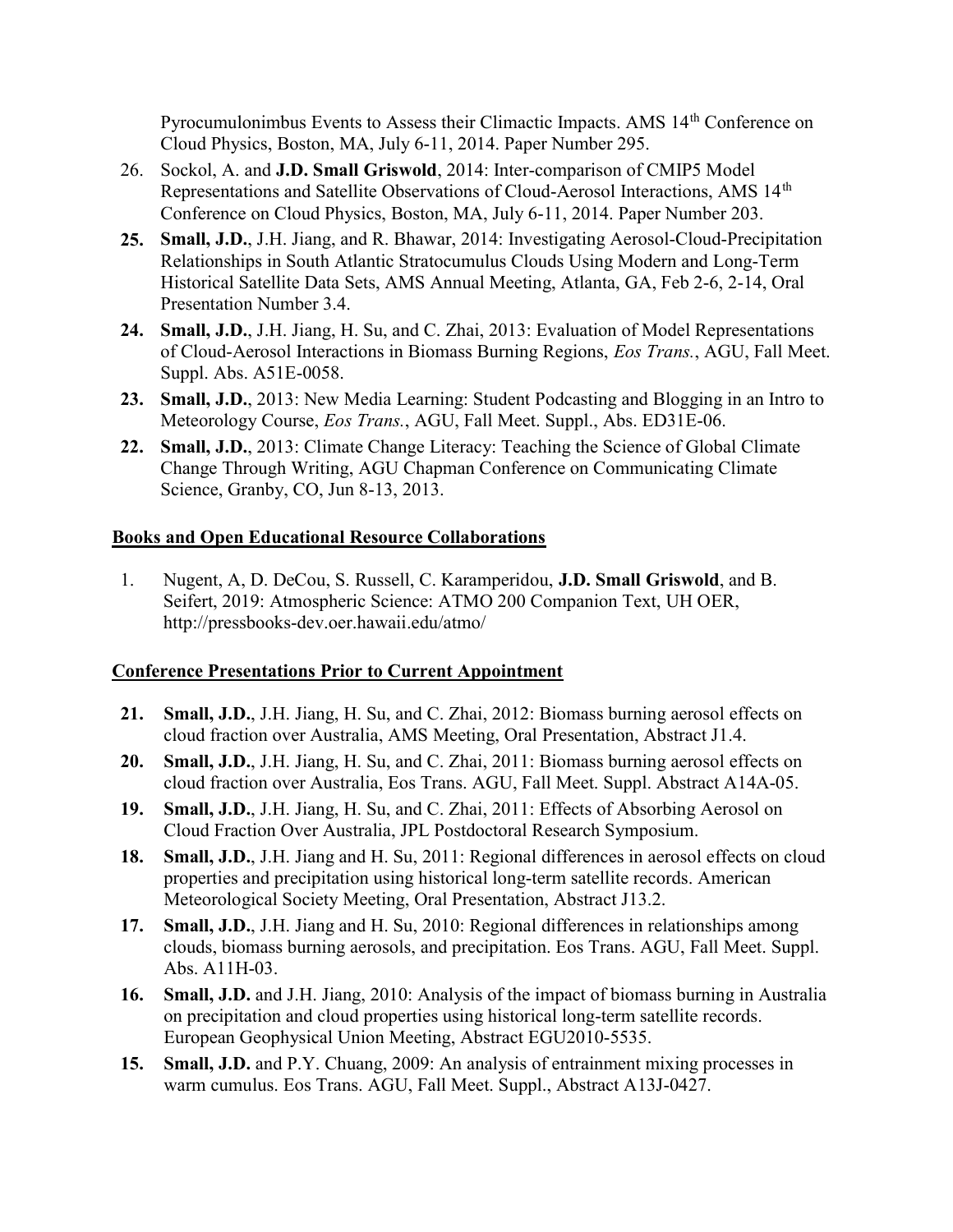- 14. Small, J.D., P.Y. Chuang, G. Feingold, and H. Jiang, 2008: First observations of evaporation-entrainment feedbacks in small cumulus. International Conference on Clouds and Precipitation, Abstract.
- 13. Feingold, G., J.D. Small, P.Y. Chuang, H. Jiang, S.K. Krueger, H.H. Jonsson, 2008: Assessment of aerosol and entrainment-mixing processes on drop size distributions in warm cumulus. International Conference on Clouds and Precipitation, Abstract.
- 12. Rossiter, D.L, J.D. Small, and P.Y., Chuang, 2008: Observations of Size-resolved Drizzle Rates in Marine Stratocumulus. International Conference on Clouds and Precipitation, Abstract.
- 11. Small, J.D., P.Y. Chuang, G. Feingold, and H. Jiang, 2007: Are there aerosol indirect effects on buoyancy and entrainment in shallow cumulus clouds? Eos Trans., AGU, Fall Meet. Suppl., Abstract A34A-06.
- 10. Small, J.D., 2007: Environmental change science literacy through writing: Successes in an undergraduate writing and composition course, Eos Trans., AGU, Fall Meet. Suppl., Abstract ED23A-0965.
- 9. Rossiter, D., J.D. Small, and P.Y. Chuang, 2007: Drizzle Rates in Marine Stratocumulus, Eos Trans., AGU, Fall Meet. Suppl., Abstract A13B-1169.
- 8. Small, J.D. and P.Y. Chuang, 2007: New observations of precipitation initiation in warm cumulus clouds, Berkeley Atmos. Sci. Center Symp., October 5, Berkeley, CA, Abstract 52.
- 7. Small, J.D., 2007: Writing about change: Teaching the science of global environmental change through writing, Bay Area Institute, August 14, San Francisco, CA.
- 6. Small, J.D. and P.Y. Chuang. 2006: Initiation of Precipitation in Trade Wind Cumulus Clouds, Eos Trans., AGU, Fall Meet. Suppl., Abstract A13C-0939.
- 5. Small, J.D. and P.Y. Chuang: Collision-Coalescence Nuclei and Entrainment Mixing During RICO, 2006: 12th AMS Conf. on Cloud Physics. Madison, WI. Abstract 9.3.
- 4. Small, J.D. and P.Y. Chuang, 2005: Collision-Coalescence Nuclei Measurements During the Rain in Cumulus over the Ocean Experiment AGU, Fall Meet. Suppl., Abstract A13A-0885.
- 3. Small, J.D., S.D. Anderson-Bereznicki, B. Medeiros, L. Nuijens, C.K. Henry, D.M. O'Donnell Jr., and F. Morales: RICO Graduate Student Research Flight: The Island Tail Objective, 2005: AGU, Fall Meet. Suppl. Abstract ED33A-1235.
- 2. Conant, W.C., P. Arnott, A. Bucholtz, G. Buzorius, P.Y. Chuang, H.H. Jonsson, S.M. Murphy, T.A. Rissman, J.D. Small, A. Sorooshian, V. Varutbangkul, R.C. Flagan, J.H. Seinfeld: Aerosol-Cloud Interactions Evaluated with Aircraft Measurements during the Marine Stratus Experiment, 2005: AGU, Fall Meet. Suppl., Abstract A13E-06.
- 1. Conant, W.C., J.H. Seinfeld, R.C. Flagan, R. Bahreini, T.A. Rissman, V. Varutbangkul, M. Lu, H.H. Jonsson, G. Buzorius, P.A. Durkee, K. Nielsen, A. Bucholtz, A. Termuende, M.A. Tschudi, B.A. Albrecht, P. Kollias, B. Cairns, P.Y. Chuang, J. Small, W.P. Arnott, J.W. Walker, G.L. Kok: The Coastal Stratocumulus Imposed Perturbation Experiment: Discerning aerosol indirect effects in stratocumulus clouds using imposed aerosol forcing, 2003: AGU, 84(46), Eos Trans., AGU Fall Meet. Suppl., Abstract A12B-0091.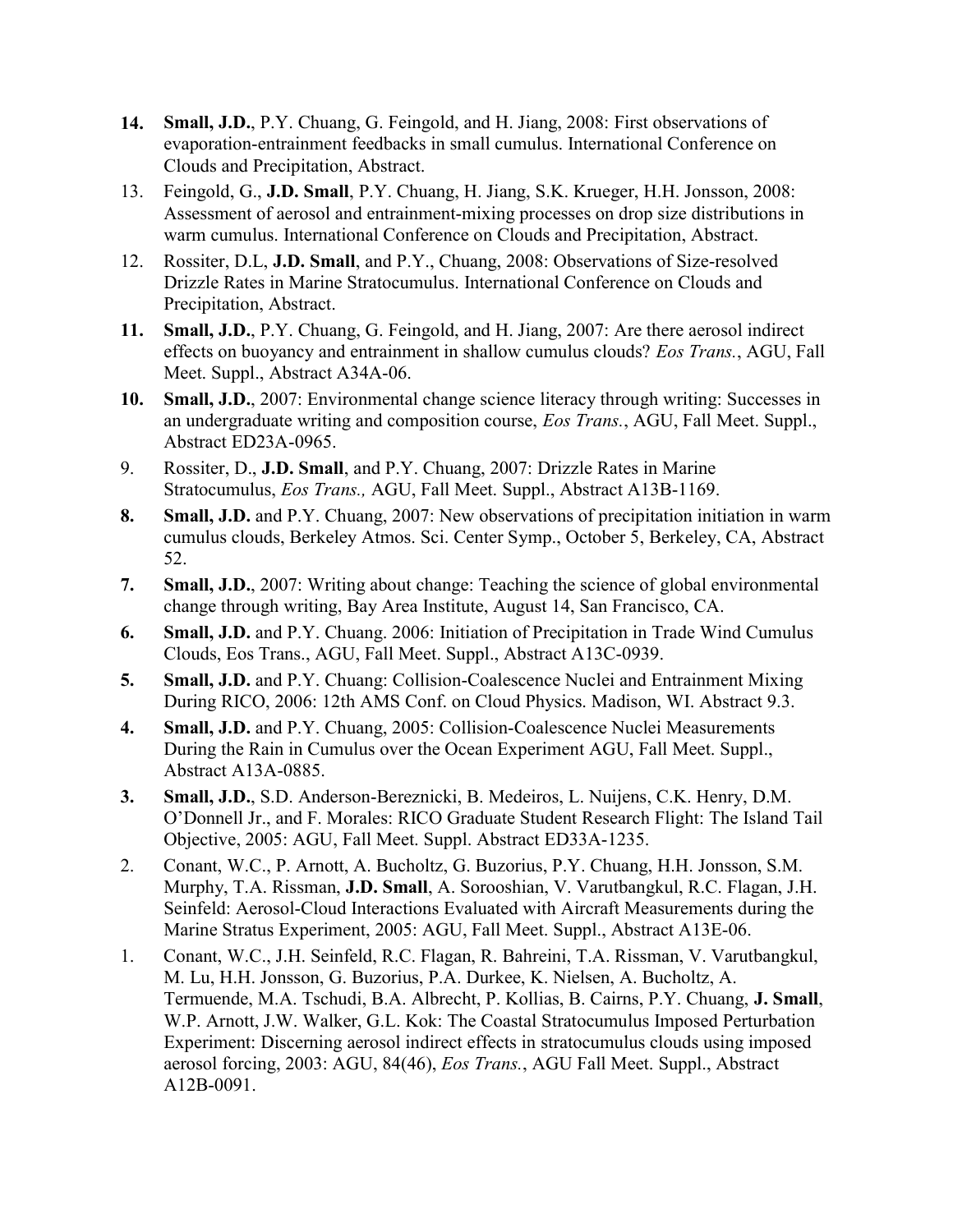## Invited Seminars, Workshops and Presentations

- Small Griswold, J.D., 2020: ARM Aerial Instrumentation Workshop. Invited Participant, PNNL, Richland, Washington (March 2020).
- **Small Griswold, J.D., 2019: Finding the Silver Lining Challenges and Improvements in** situ Observations of Clouds. Gordon Research Conference on Radiation and Climate, Bates College, Lewiston, Maine (July 2019).
- **Small Griswold, J.D.**, 2018: Observations of Clouds, Aerosols, and their Interactions using Satellites and Aircraft Observations. Chinese Meteorological Agency, Beijing, China, (May 2018).
- **Small Griswold, J.D.**, 2018: Observations of Clouds, Aerosols, and their Interactions using Satellites and Aircraft Observations Nanjing University of Information Science and Technology, Nanjin, China (May 2018).
- Small, J.D., 2012: Aerosol-Cloud Interactions Aircraft and Space-Based Platforms. University of Hawaii at Manoa, Department of Atmospheric Sciences, Interview Seminar.
- Small, J.D., 2010: The sky is not the limit, 5th annual West Coast Conference for Undergraduate Women in Physics, University of California Santa Cruz.
- Small, J.D., 2009: Chasing the Warm Rain Mystery, Jet Propulsion Laboratory, Interview Seminar.
- Small, J.D. and P.Y., Chuang, 2007: Understanding warm clouds: Answering old questions with new observations and insights, GISS/Columbia University Friday Seminar Series.
- Small, J.D. and P.Y., Chuang, 2008: Chasing the Warm Rain Mystery: Investigating buoyancy, entrainment and microphysical processes in shallow cumulus, Lawrence Livermore National Laboratory, seminar.

## Honors, Grants, Fellowships and Awards

- Open Education Research Grant: A new OER Text for ATMO 102: Pacific Climates and Cultures: How weather and cultural identities are intertwined in the Pacific Islands, Outreach College, University of Hawaii at Manoa, Awarded May 7, 2020, \$4,676.
- AGU 2019 Editors' Citation for Excellence in Refereeing, for JGR-Atmospheres. Awarded on April 10, 2020.
- $\blacksquare$  Presidents Emerging Leaders Program Cohort IX, Selected in Spring 2019 for the 2019-2020 year Program.
- Open Education Research Grant: Merging Mathematical and Conceptual Representations of Atmospheric Science – an OER text with Custom Ancillary and Supporting Materials, Outreach College, University of Hawaii at Manoa, Awarded April 10, 2017, \$4,900.
- Chancellor's Citation for Meritorious Teaching: The award recognizes faculty members who have made significant contributions in teaching and student learning. University of Hawaii at Manoa, Awarded May 1, 2017, \$500.
- United Nations Framework Convention on Climate Change, Conferences of the Parties 22: Chief of Party for the University Corporation of Atmospheric Research, Marrakech Morocco, Nov. 7-18 2016.
- NASA EV2 AWARD: ORACLES (ObseRvations of Aerosols above CLouds and their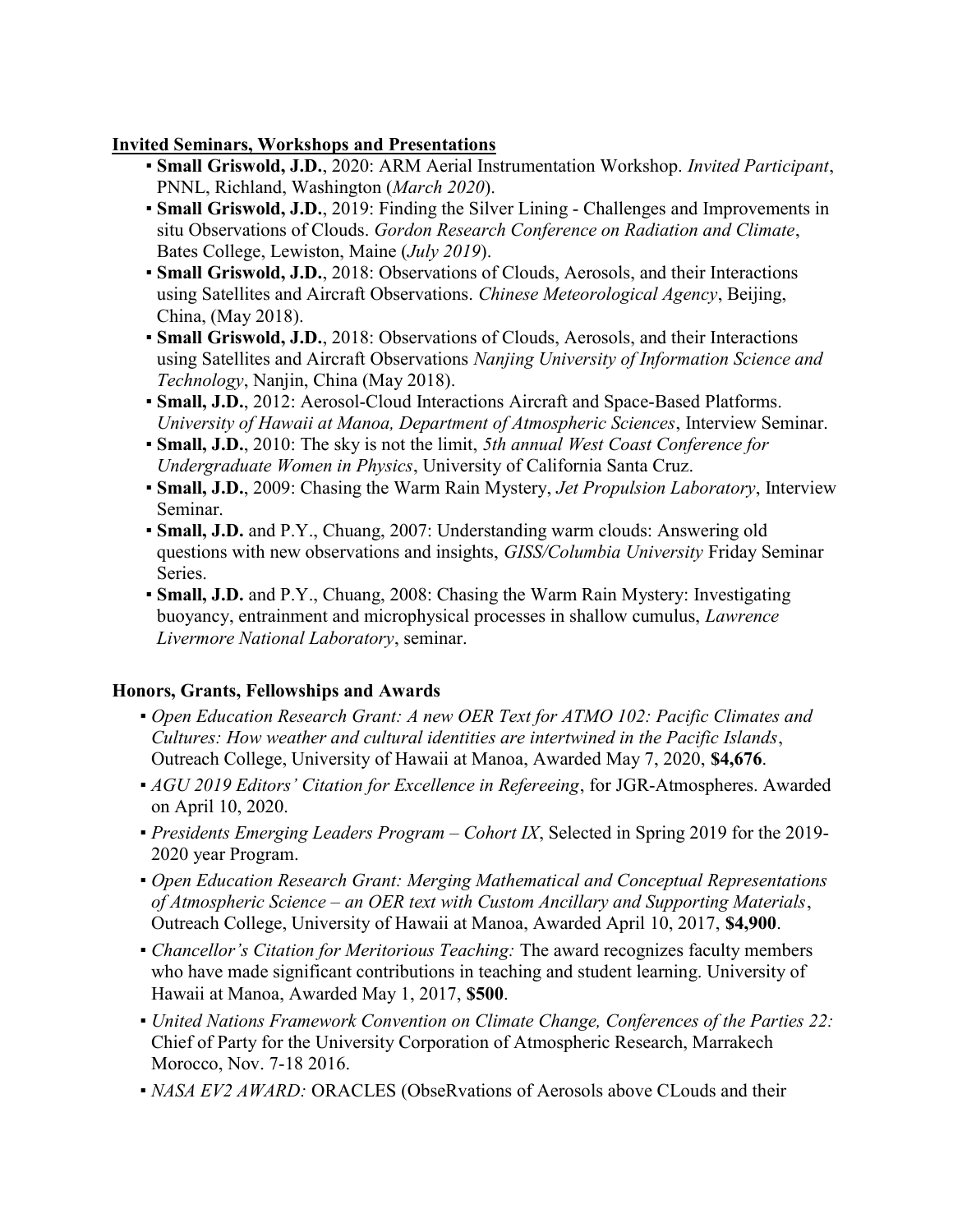interactions), UH Cloud and Aerosol funding with Steven Howell, Award Effective: Feb. 20, 2015. - Sept 30, 2019, UH Component ~\$1,805,600.

- NSF CAREER: A Comprehensive Investigation into Cloud-Aerosol Interactions Using Satellite, Aircraft and Model Data, Award Effective: July 1, 2013 - June 30, 2018, ~\$569,600.
- U. Hawai'i SEED Diversity and Equity Initiative Grant: Women as Scientists Colloquium, \$500.
- Outstanding Postdoctoral Research Award, 2011.
- **Best Student Oral Presentation, 2006: AMS 12<sup>th</sup> Conference on Cloud physics.**
- Outstanding Earth Science TA (EART 006, 2005; 80C 2004): University of California Santa Cruz.
- Center for Informal Learning and Schools Graduate Science Fellow, 2005-07: University of California Santa Cruz.
- **American Meteorological Society/NASA's Earth Science Enterprise Graduate Fellowship,** 2002-03: University of California Santa Cruz.

## Teaching Experience

- Associate Professor, University of Hawaii at Mānoa, 2018-Present
- Assistant Professor, University of Hawaii at Mānoa, 2012-2018
- Undergraduate Non-Major Course and Lab: Introduction to Meteorology (MET 101/ATMO 101)

 Undergraduate Hawaii Theme Course: Pacific Climates and Cultures (MET 102/ATMO 102)

Graduate Level Course and Lab: Satellite Data Applications (MET 611/ATMO 611)

- Adjunct Faculty, Cerritos College, 2011-2012 Courses: Weather and Climate, Physical Geography
- Subject Matter Expert (Meteorology), South University Online, 2011-present Course: Introduction to Meteorology
- Instructor, University of California Santa Cruz, 2007-2009

Courses: Weather and Climate, Concepts of Environmentalism, Writing 1 for Freshman

▪ Graduate Student Teaching Assistant, University of California – Santa Cruz, 2004-2007

## Graduate Students Supervised or Committee Member

# Number of in progress Graduate Students Supervised (currently supported by grants): 1

1) \*Dillon Dodson – PhD Student, Summer 2017-Present

## Number of completed Graduate Students Supervised (previously supported by grants): 7

1) \*Ashley Heikkila – MS Student, Fall 2016-Summer 2018, Graduated Summer 2018

- 2) \*Kayla Yamamoto MS Student, Fall 2016-Summer 2018, Graduated Summer 2018
- 3) \*Jessica Gartzke MS Student, Fall 2016-Spring 2018, Graduate Spring 2018
- 4) \*Dillon Dodson MS Student, Fall 2015-Spring 2017, Graduated Spring 2017
- 5) \*Christopher Goodman MS Student, Fall 2014-Summer 2016, Summer 2016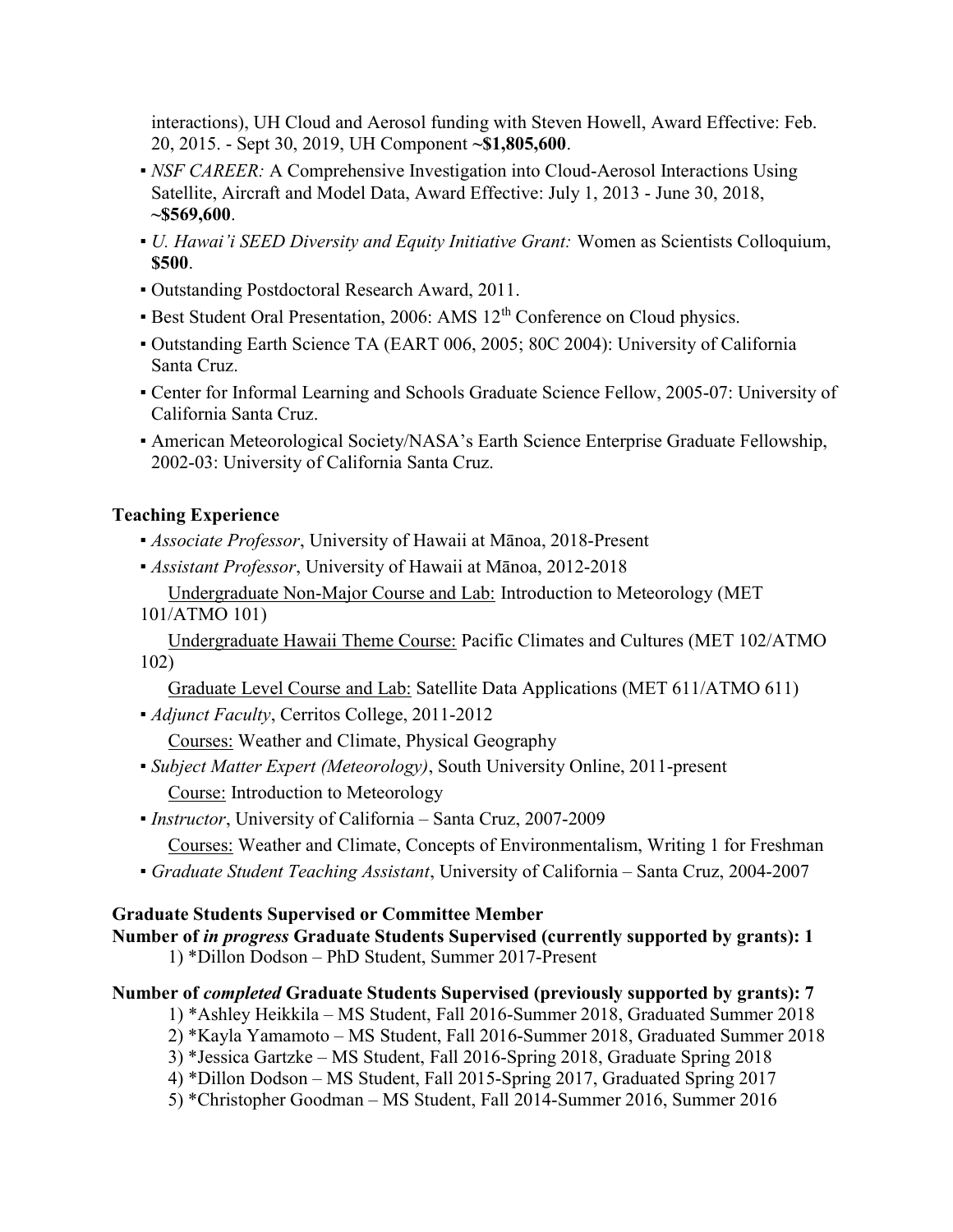#### Graduation

 6) \*Alyssa Sockol – MS Student, Fall 2013-Fall 2015, Graduated Fall 2015 7) \*Mark Bauman – PhD turned MS Student, Fall 2013-Fall 2015 Graduated Fall 2015 Number of Graduate Student Research committees (not my own students): 12 1) Kristin Butt – MS Student (Dr. A. Nugent, main adviser, Graduated Summer 2019) 2) Estelle Bonny – PhD Student (Dr. R.Wright, main adviser, Graduated Summer 2018) 3) Amie Dobracki – MS Student (Dr. S.Howell, main adviser, Graduated Spring 2018) 4) David DeCou – MS Student (Dr. A. Nugent, main adviser, Graduated Spring 2018) 5) Xiaou Bai – MS Student (Dr. Chu, main adviser, Graduated Summer 2017) 6) Annette Foerster – PhD Student (Dr. Bell, main adviser, Graduated Fall 2016) 7) Andrew Frambach – MS Student (Dr. Bell, main adviser, Graduated Fall 2015) 8) Rebecca Simpson – PhD Student (Dr. Huebert, main adviser, Graduated Fall 2015) 9) Malte Stuecker – PhD Student (Fei-Fei Jin, main adviser, Graduated Spring 2015) 10) Liye Li – MS Student (Dr. .-L. Chen, main adviser, Graduated Spring 2015) 11) Thomas Winning – MS (Dr. Y.-L. Chen, main adviser, Graduated Summer 2014) 12) Aaron Levine – PhD Student (Dr. Jin, main adviser, Graduated Summer 2014) 13) Thomas Dunn – PhD Student (Dr. Businger, main adviser, Graduated Fall 2013)

#### Number of Student Qualifying Exam Committees: 2

1) Annette Foerster – PhD Student (Dr. Michael Bell, main adviser)

2) Yan Zhu – PhD Student (Dr. Tim Li, main adviser)

#### Previous Field Campaign Participation

- 2016- ORACLES (ObseRvations of Aerosols above CLouds and their intEractionS), Science
- 2018 Team member, flying the Flight-Probe Dual Range Phase Doppler Interferometer (FPDR-PDI) on the NASA P-3 in the Southeast Atlantic off the coast of Namibia.
- 2008 VOCALS (VAMOS Ocean Cloud Atmosphere Land Study), data processing advisor for Phase Doppler Interferometer (PDI) data collected on the Navy CIRPAS Twin Otter, over the Southeast Pacific Ocean off the coast of Chile.
- 2007 CLASIC (Cloud and Land Surface Interaction Campaign), Science Team member, flying the Phase Doppler Interferometer (PDI) on the Navy CIRPAS Twin Otter, over Ponca City, Oklahoma.
- 2007 MASE-II (Marine Stratocumulus Experiment-II), Science Team member, flying the Phase Doppler Interferometer (PDI) on the Navy CIRPAS Twin Otter, off the coast of California.

GoMACCS (Gulf of Mexico Atmospheric Composition and Climate Study), Science Team member, flying the Phase Doppler Interferometer (PDI) on the Navy CIRPAS Twin Otter, near Houston Texas and over the Gulf of Mexico.

- 2005 MASE-I (Marine Stratocumulus Experiment-I), Science Team member, flying the Phase Doppler Interferometer (PDI) on the Navy CIRPAS Twin Otter, off the coast of California.
- 2004 RICO (Rain in Cumulus over the Ocean), Science Team member, flying the Phase Doppler Interferometer (PDI) on the NCAR C-130 Aircraft off the coast of Antigua, WI.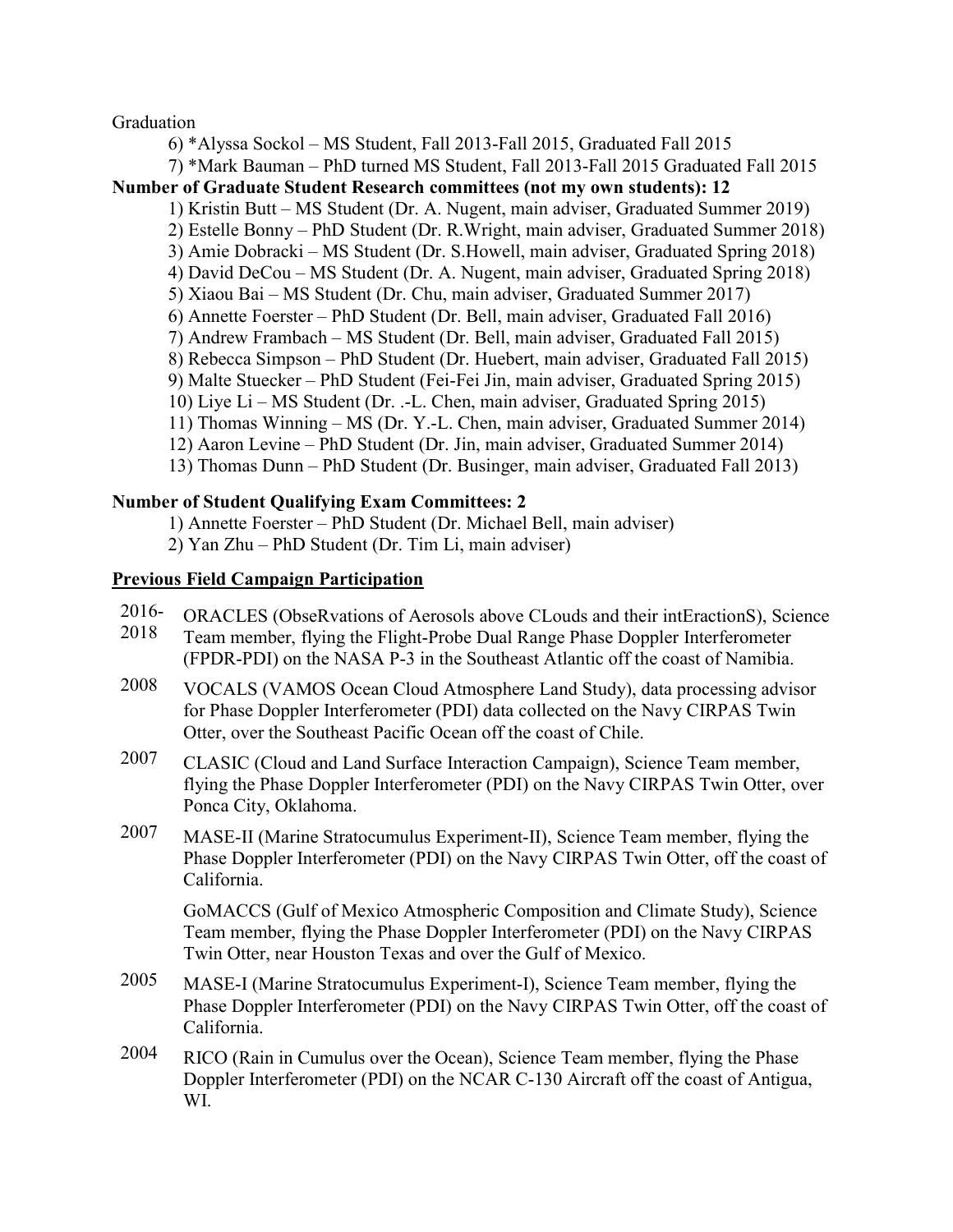#### Service - University and Professional Committees and Activities

Service to the Department of Atmospheric Sciences and SOEST: 2019-Present Associate Chair for the Department of Atmospheric Sciences 2019-Present SOEST Academic Council

- 2019-Present SOEST Research Council
- 2017-Present Undergraduate Chair for the Department of Atmospheric Sciences
- 2012-Present ATMO Curriculum Committee (Chair since Spring 2016)
- 2016 SOEST Revolutionary Committee
- 2013 SOEST Young Investigator Program Selection Committee Member

#### UH Mānoa

|           | 2019-Present Meeting Pattern Advisory Committee, UH Manoa                          |
|-----------|------------------------------------------------------------------------------------|
| 2018-2020 | Senate Executive Committee, Mānoa Faculty Senate                                   |
| 2016-2018 | <b>SOEST Representative, Manoa Faculty Senate</b>                                  |
| 2016-2018 | <b>Secretary, SOEST Representative, General Education Committee</b>                |
| 2013-2015 | <b>SOEST Representative, Manoa Faculty Senate</b>                                  |
| 2014-2015 | <b>Chair and Vice-Chair, SOEST Representative, Committee on Student Affairs</b>    |
|           | 2012-Present Scholarship Reviewer, Associated Students of the University of Hawaii |
|           | 2013-Present Board of Director Member, University of Hawaii Professional Assembly  |

Service to the National and International Scientific Community:

- 2013-2019 Member of UCAR President's Advisory Committee on University Relations
- 2016-2018 Chair of the American Meteorological Society Committee on Cloud Physics, Activities and Roles: Committee issues, AMS glossary additions or edits, Planning of 2018 AMS Cloud Physics Conference.
- 2013-2016 Member of the American Meteorological Society Committee on Cloud Physics, Activities and Roles: Committee issues, AMS glossary additions or edits, Planning of 2014 AMS Cloud Physics Conference.

Agency Reviews and Review Panels

- 2019 Graduate Research Fellowship Program, Panelist, NSF
- 2018 NASA Earth Venture Suborbital 3 Proposal Panel, NASA, Review NASA- EVS-3 proposals for the A.34 of NRA NNH17ZDA001N-EVS3.
- 2017-2018 Graduate Research Fellowship Program, Panelist, NSF
- 2015-2017 NSF Proposal Reviewer for CAREER grants and Field Projects
- 2013-Present AAAS Reviewer, Science Books and Films
- 2013 NASA ROSES Terra-Aqua Review Panel, Activities: Review NASA-ROSES proposals for the A.28 of NRA NNH13ZDA001N.

Academic Journal Reviewer

- 2019-Present Geophysical Research Letters (3x)
- 2019-Present Weather Climate and Society (2x)
- 2019-Present Remote Sensing (2x)
- 2018-Present Atmospheric Research (5x)
- 2018-Present Atmosphere (2x)
- 2017-Present Dynamics of Atmospheres and Oceans (1x)
- 2012-Present Journal of Geophysical Research Atmospheres (15x)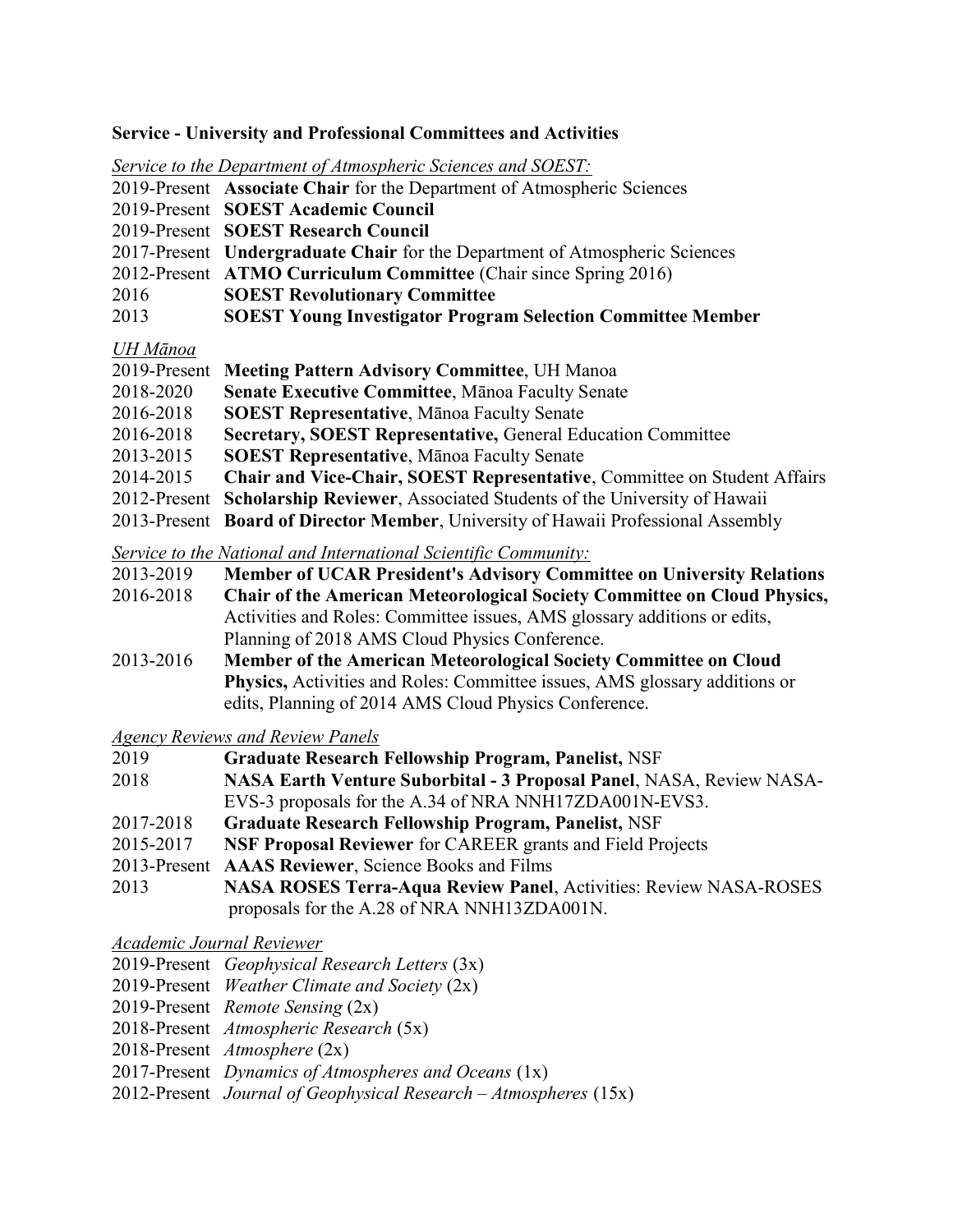- 2014-Present Atmospheric Chemistry and Physics  $(7x)$
- 2013-Present *The Journal of Geoscience Education*  $(1x)$
- 2013-Present The Journal of the Atmospheric Sciences (4x)
- 2011-Present The Journal of Climate  $(2x)$
- 2010-Present The Bulletin of the American Meteorological Society  $(2x)$

#### Service – Education and Community Outreach Activities

- 2019 Hawai'i State Science & Engineering Fair Deputy Environmental Cluster Judge, Hawai'i Academy of Science, Honolulu HI, (April 9, 2019)
- 2018 Presenter for SOEST Visitors, Boys and Girls Club, Honolulu, HI, (July  $25<sup>th</sup>$ , 2018)
- 2018 Presenter for SOEST Visitors, Windward Nazarene, Kaneohe, HI, (June 19, 2018)
- 2018 Chair, Expanding Your Horizons Hawaii, STEM conference for  $6<sup>th</sup>$ -8<sup>th</sup> grade girls, April  $21^{st}$ , 2018
- 2018 Hawai'i State Science & Engineering Fair Deputy Environmental Cluster Judge, Hawai'i Academy of Science, Honolulu HI, (March 29, 2018)
- 2017 UCAR Weather Day on the Hill and Hill Visits, Washington, D.C., May 2017
- 2017 Chair, Expanding Your Horizons Hawaii, STEM conference for  $6<sup>th</sup>-8<sup>th</sup>$  grade girls, April  $15^{th}$ , 2017
- 2017 Atmospheric Science Presenter, SOEST High School Lab Tours, April 10, 2017
- 2017 Hawai'i State Science & Engineering Fair Deputy Environmental Cluster Judge, Hawai'i Academy of Science, Honolulu HI, (April 11, 2017)
- 2016 Presenter for STEMPlus Citizen Science Session, 'Iolani School, Meteorology in the Modern Age: Clouds and Climate, November 2016
- 2016 Chair, Expanding Your Horizons Hawaii, STEM conference for  $6<sup>th</sup>-8<sup>th</sup>$  grade girls, April  $16^{th}$ , 2016
- 2016 UCAR Weather Day on the Hill and Hill Visits, Washington, D.C. May 2016
- 2016 Presenter for SOEST Visitors, Highlands Inter. School, Pearl City, HI, (March 2016)
- 2016 Hawai'i State Science & Engineering Fair Judge, Hawai'i Academy of Science, Honolulu HI, (March 29, 2016)
- 2015 Green Screen Magic Exhibit, 2015 SOEST Open House for K-12 children
- 2015 Chair, Expanding Your Horizons Hawaii, STEM conference for  $6<sup>th</sup>$ - $8<sup>th</sup>$  grade girls, April  $18^{th}$ , 2015
- 2015 Hawai'i State Science & Engineering Fair Judge, Hawai'i Academy of Science, Honolulu HI, (March 23, 2015)
- 2014 Presenter for SOEST Visitors, Highlands Inter. School, Pearl City, HI, April 2014
- 2014 Hawai'i State Science & Engineering Fair Judge, Hawai'i Academy of Science, Honolulu HI, (April 1, 2014)
- 2014 Chair, Expanding Your Horizons Hawaii, STEM conference for  $6<sup>th</sup>-8<sup>th</sup>$  grade girls, April  $24^{\text{th}}$ ,  $2014$
- 2013 SOEST Blog About Graduate Student Life, Faculty Text and Content Editor, Representing the Department of Atmospheric Science
- 2013 Green Screen Magic Exhibit, 2013 SOEST Open House for K-12 children
- 2013 Hawai'i State Science & Engineering Fair Judge, Institution: Hawai'i Academy of Science, Honolulu HI, (April 8, 2013)
- 2013 Volunteer Presenter for Career Day (Women's History Month), Trinity Lutheran Middle School, Wahiawa, HI (March 14, 2013)